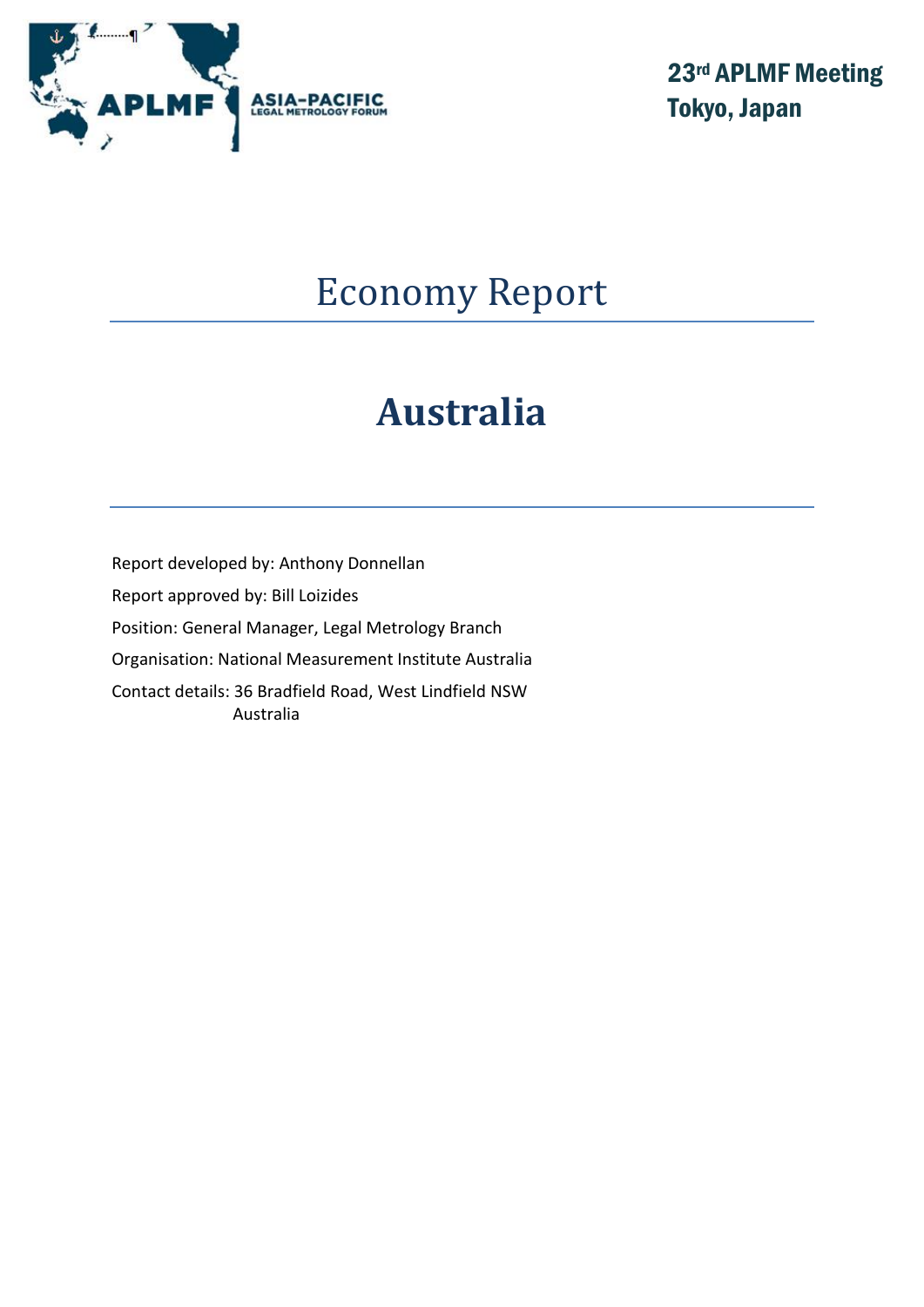# **SECTION 1 – Organisation and structure for metrology**

## **Organisation Structures**

#### NMI Australia

The National Measurement Institute (NMI), a division within the Department of Industry, Innovation and Science is Australia's peak measurement body responsible for biological, chemical, legal, physical and trade measurement. Our vision is to provide measurement policy, science and regulation that underpins the economy and well-being of Australia. NMI is currently focusing on greater engagement with and increasing services to the energy, health, environment and food sectors.

#### Legal Metrology Branch

NMI's legal metrology branch administers Australia's trade measurement infrastructure. Its policy aims are to provide an efficient and effective national trade measurement system across Australia for the community, business and government; and to provide confidence in all aspects of trade measurement through a unified, national system. The legal metrology branch's objectives are to maintain a high level of general awareness and transparency in trade measurement transactions; to ensure an effective compliance framework; and to continually improve trade measurement.

The legal metrology branch consists of five sections – trade measurement services; pattern approval; legal metrology policy; governance and business performance; and training and technology transfer. Training and technology transfer provides services across all branches of NMI.

In July 2016 the legal metrology branch welcomed a new General Manager, Bill Loizides, and implemented a new governance structure. Bill is Australia's CIML representative.

While there have not been any major changes to the structure/infrastructure or to the legislation there have been departmental changes to the requirements around regulator performance structure and reporting requirements.

#### Regulatory Reform Agenda

To support the government's Regulatory Reform Agenda all new policies and programmes as well as amendments to existing regulations must be costed. Offsets must be identified for any increase in regulatory burden. The Australian Government Guide to Regulation sets out ten principles for Australian Government policy makers to consider before addressing a policy problem.

#### Regulator performance structure and reporting requirements

NMI annually self-assesses its performance against a set of Key Performance Indicators in the government's Regulator Performance Framework. The framework consists of six outcomesbased KPIs covering reducing regulatory burden, communications, risk-based and proportionate approaches, efficient and coordinated monitoring, transparency and continuous improvement. NMI is required to look at how it operates and the imposition that it creates when administering regulation.

NMI publishes an annual report which is based on its self-assessment and that is externally validated by stakeholders. The report identifies the extent to which NMI is achieving the KPIs in the Framework and highlights areas for improvement.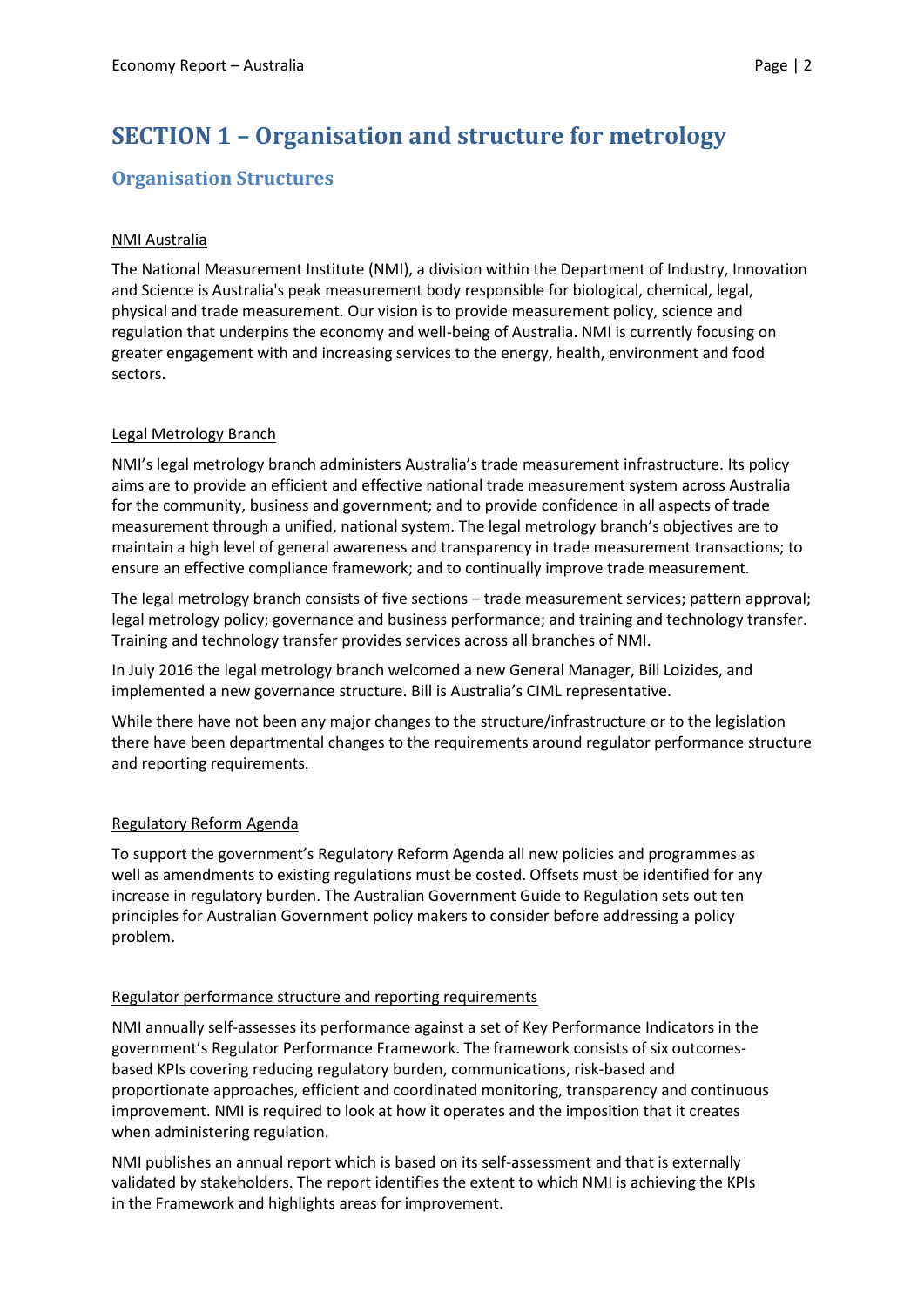# **Legislative Frameworks**

#### Regulatory reform environment

Regulatory reform continues to be a government priority to drive productivity and efficiency gains within the economy. Key features of this agenda include:

- reducing the regulatory burden for individuals, businesses and the community by at least \$1 billion per year; and
- examining opportunities for greater acceptance of trusted international standards and risk assessments as part of the Government's Industry Innovation and Competitiveness Agenda.

As of 31 December 2015, the Government has taken decisions to remove a net \$4.8bn in red tape, exceeding its original commitment to remove \$3bn in three years.

#### National Measurement Guidelines

Australia's *National Measurement Guidelines* were remade in 2016. These guidelines govern the way in which Australian legal units of measurement may be combined to produce an Australian legal unit of measurement and with prefixes to produce Australian legal units of measurement. The changes to the Guidelines include how to express geographical coordinates and other minor corrections.

#### Australian Maritime Safety Authority (AMSA) Safety of Lives at Sea (SOLAS) Convention

On 1 July 2016 the Australian Maritime Safety Authority (AMSA) implemented revisions to the Safety of Lives at Sea (SOLAS) Convention through amendments to Marine Order 42, making the shipper responsible for verifying the gross mass of a container and stating this verified gross mass on the maritime shipping documents. In order to determine the verified gross mass of a container, equipment meeting prescribed standards of accuracy must be used. The weighing equipment must either comply with existing requirements applicable to weighing equipment used for trade purposes under the *National Measurement Act,* or the equipment must be calibrated to accuracy standards approved by AMSA.

## **International arrangements and engagement**

Australia was represented at the following international meetings and fora since the 2015 APLMF meeting:

- OIML Seminar on Legal Metrology Management Systems
- OIML TC 12 meeting to plan future electricity metering projects
- International Electrotechnical Commission (IEC) to improve liaison between OIML and IEC with the objective of improving harmonisation of standards
- Milestones in Metrology NMI Netherlands, covering weighing, utility metering as well as oil and gas
- OIML TC8/SC3 review of OIML R 117:2007 Dynamic measuring systems for liquids other than water
- OIML Certification System Project Group (CSPG) Meeting
- 51<sup>st</sup> CIML Meeting and 15<sup>th</sup> International Conference on Legal Metrology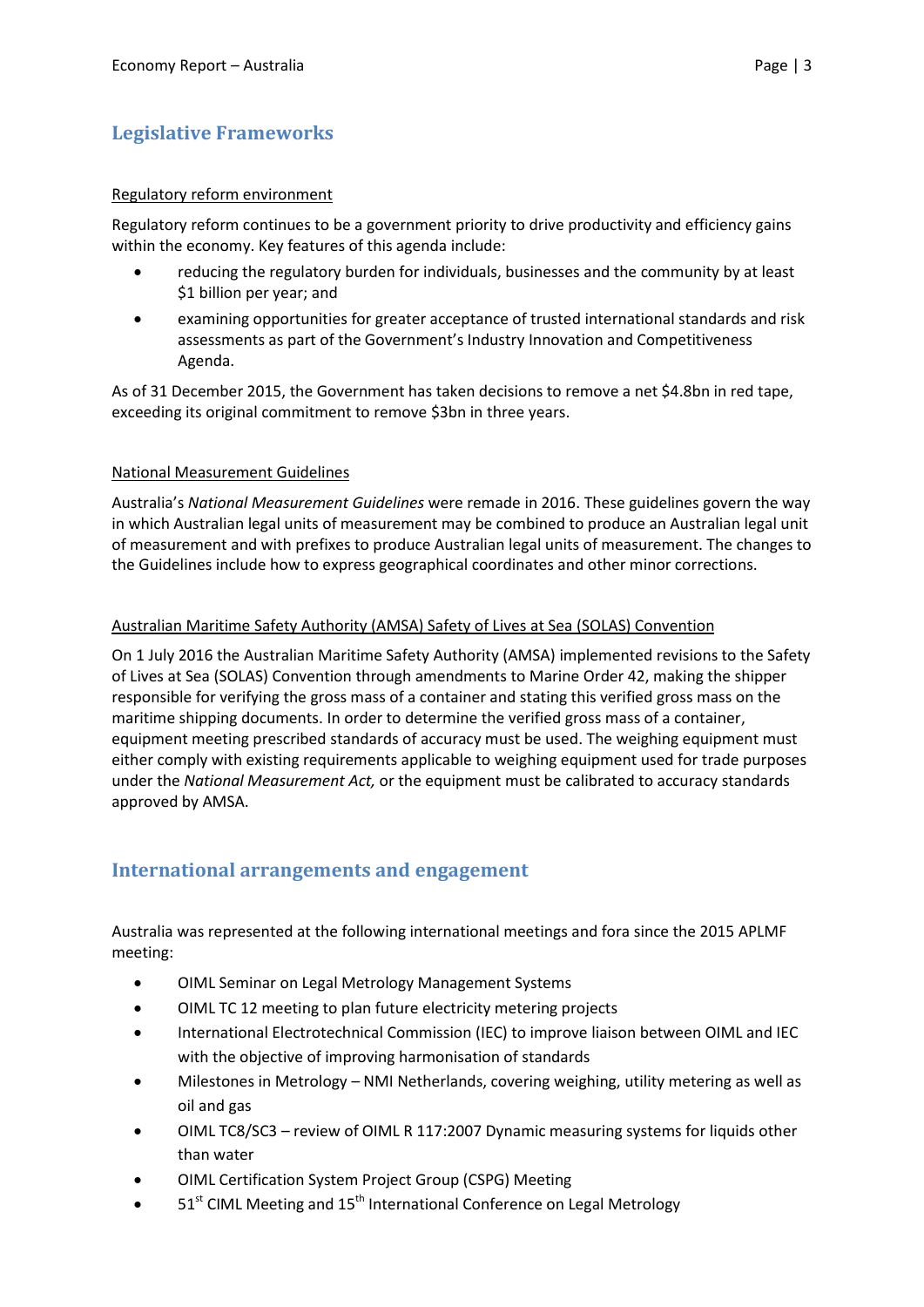- OIML TC17/SC7 evidential breath analysers
- OIML Committee for Participation Review (CPR) review of OIML MAA laboratory participation

# **SECTION 2 – Key activities of 2015/16**

# **Working with industry**

#### Public consultations

In the period October, 2015 to November, 2016 the following public consultations were performed:

- Review of the strategic policy objectives of legal metrology in Australia
- New pattern approval requirements for non-automatic weighing instruments (OIML R 76)
- Review of Part IV of the *National Trade Measurement Regulations 2009* (packaging)
- Cryogenic Metering Systems (OIML R 81)
- Flow metering systems (OIML R 117)
- Level gauging systems (OIML R 80-2)
- Metrological requirements for load cells (OIML R 60)
- Review of LPG density measurement
- Automatic gravimetric filling systems (OIML R 61)

#### Test procedures for complex measuring instruments

The purpose of the project is to examine and refine the verification, through National Instrument Test Procedures (NITPs), of complex measuring instruments, these comprised of:

- train weighing-in-motion systems;
- belt weighers;
- hoppers; and
- weighbridges.

A targeted consultation was carried out in October – November 2015 and comprised of manufacturers, suppliers, service providers and end users. Based on the analysis of the feedback received, NMI is in the process of developing an optimal, workable solution for complex measuring instruments. NITPs for each of these instruments are expected to be developed/revised following extensive consultation with specific industries.

#### Grain quality measurement

NMI hosted the 17<sup>th</sup> Grain Quality Measurement Committee (GQMC) meeting in March 2016, which included representatives from the Australian grain marketers, producers and growers, processing industries (e.g. flour mills) and stock feed lots industries as well as grain research organisations.

This meeting discussed:

- A NMI update on the status of the OIML recommendations applicable to the grain industry.
- A NMI update on government priorities and their implications for the work carried out by NMI, including resultant potential impact for the grain industry.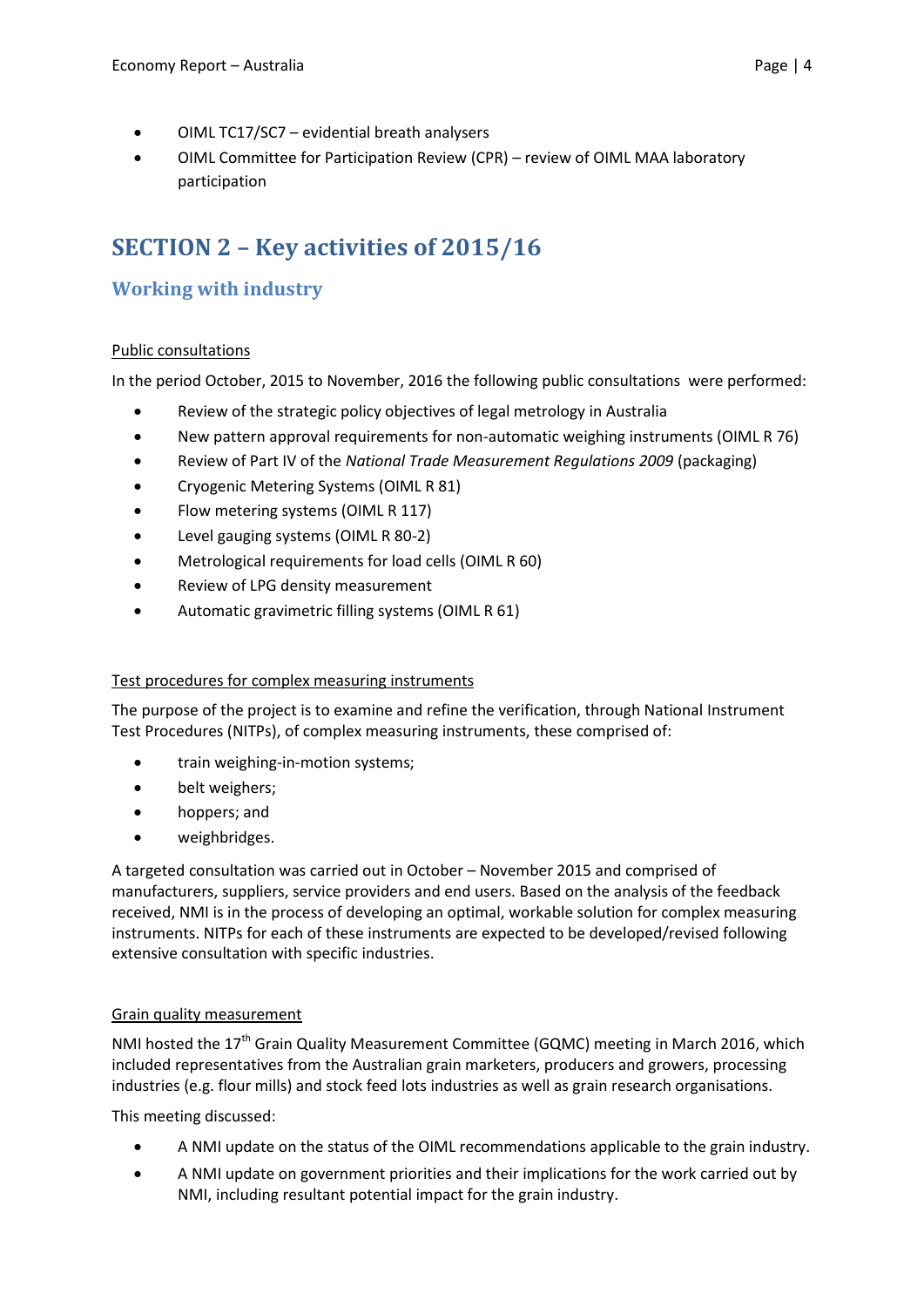- Issues potentially arising from the development of a robust framework for measurements in the grain industry, including options to effectively address these issues.
- Updates from industry on development of new technologies and exploring the possibility of setting up a traceable framework for emerging technologies.

#### Verifier competency assessment

NMI has expanded its verifier competency framework to include recognition kits for Brix hydrometers (instrument subclass 17.1) and compressed natural gas (CNG) dispensers (instrument subclass 12.1). Recognition kits for both instrument types have been trialled with industry and will be made available as online recognition kits.

#### **Training**

In 2016 the training and technology transfer section continued to expand its offerings of online training courses. An online course for the verification of fuel dispensers was launched in September, 2016 after trial with industry. To date, four participants have enrolled in the course.

NMI now offers weighbridge operations, non-automatic weighing instruments and fuel dispenser training online. Online course delivery has the advantages of overcoming geographical limitations while offering self-paced flexibility and the possibility for unlimited review of the material. Course cost is significantly reduced when compared to face-to-face training and the associated travel requirement. Furthermore, these programmes align with the government's Service Delivery Reform Agenda.

The online delivery of our three most popular courses means that enrolment in physical training courses has continued to decline. In 2016 NMI delivered 23 courses with 83 participants.

## **Protecting consumers**

#### Trade Measurement Community Savings Programme

In 2016 NMI launched the Trade Measurement Community Savings Programme to determine the value that trade measurement delivers to the community. Trade Measurement officers visit retail and wholesale businesses to test the accuracy of measuring instruments, the contents of prepackaged articles and conduct over-the-counter transactions to ensure consumers receive the goods they pay for and to create a level playing field for industry. The data collected by the programme will be used to evaluate the detriment to the community and industry if the non-compliances were undetected.

The programme will:

- involve 2400 targeted business inspections nationally, by 30 June 2017
- increase industry group awareness of trade measurement legislation and the compliance requirements that apply to their members
- identify industry groups which are to be the focus of future compliance programmes
- improve compliance with the legislation by businesses in those industries.

The results of the programme will be used to guide how NMI will support industry sectors with high levels of non-compliance to satisfy national trade measurement laws.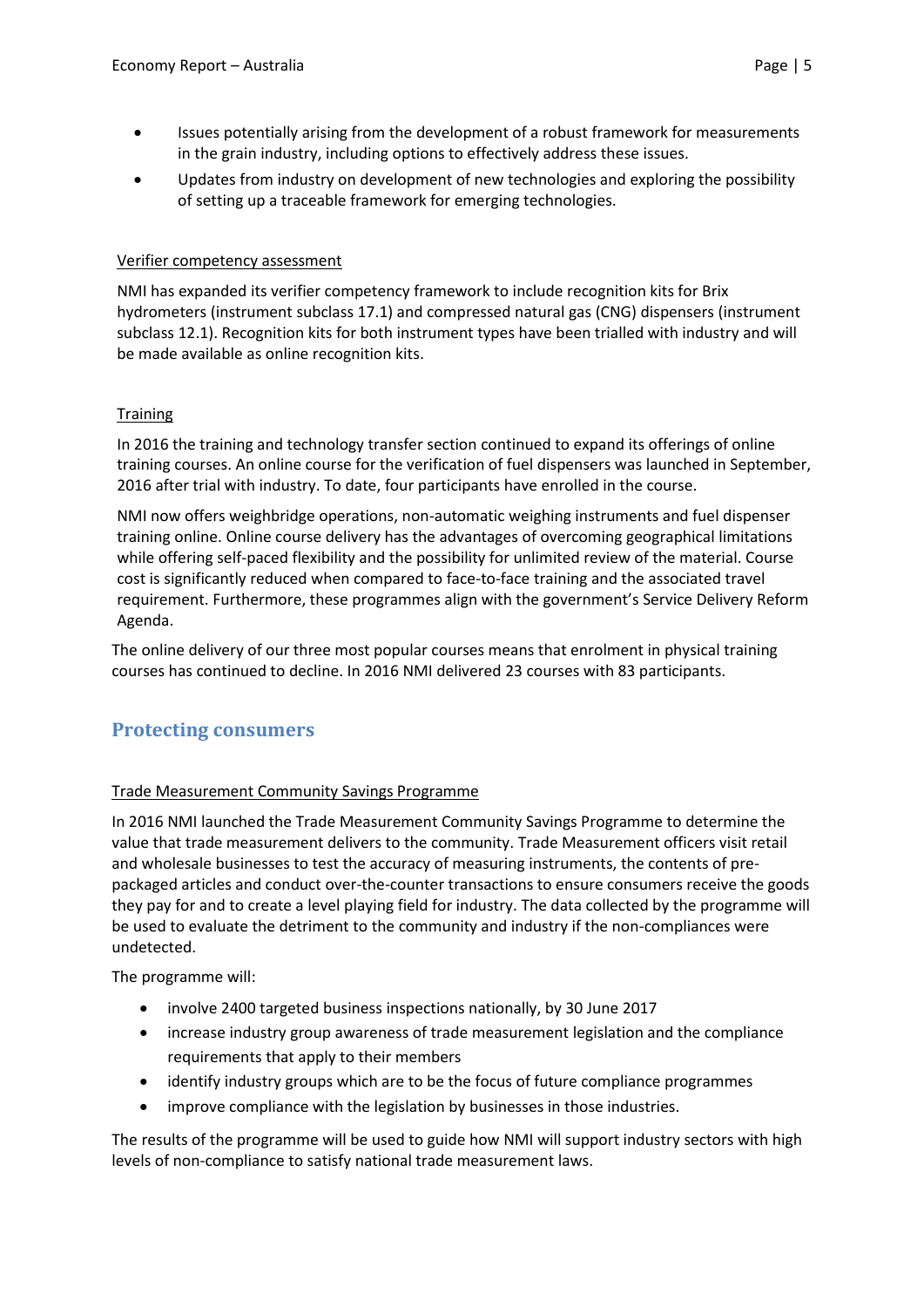#### National Compliance Programme

In 2016 NMI published its National Compliance Programme (NCP). The NCP covers a range of strategies which promote awareness of the national trade measurement system and monitor compliance of traders with trade measurement law.

The NCP provides a framework for implementing the Trade Measurement Compliance and Enforcement Policy with effective and efficient use of resources. The Plan aims to minimise noncompliance and maximise business and consumer protection. It includes routine and targeted activities, as well as pilot projects to inform NMI the areas of the economy which may be at a high risk of non-compliance that may have a substantial impact on the Australian economy.

The NCP outlines a list of key categories and performance indicators to ensure a broad, effective and targeted approach to the use of trade measurement resources nationally. Regional targets are derived from the NCP, taking into consideration available resourcing and regional specific priorities.

# **Major projects - What we did and what we learned**

#### Review of the strategic policy objective of legal metrology

NMI published a discussion paper to seek stakeholder input on the proposed policy objectives for Australia's legal metrology system. The proposed policy objectives included:

- Supporting confidence in the measurement system;
- Facilitating a level playing field for business;
- Consumer/customer protection; and
- Supporting industry development and technological innovation.

The public consultation ran from 12 August to 26 September 2016 across a number of website platforms and email notifications were sent to over 500 stakeholders. NMI received 40 formal submissions.

NMI intends on publishing a response paper summarising the feedback and outcomes of the consultation before the end of 2016. The outcomes of the consultation will inform any future legislative changes that NMI makes to the national measurement legislation.

#### Transition to online competency assessment for verifiers

After successfully developing online assessment tools for weighbridge operators and verifiers of nonautomatic weighing instruments, NMI has reviewed and improved these recognition kits and transitioned a number of kits from paper-based hard copy completion and submission to online format. Verifier recognition kits for all instruments regulated by NMI will eventually be available online. Currently, online kits include:

- Non-automatic weighing instruments (subclasses 6.1, 6.2 and 6.3)
- Point of sale systems (attached to weighing instruments subclass 18.2)
- Fuel dispensers other than LPG (subclass 5.1)
- Control systems for consoles (subclass 18.1)
- Bulk fuel other than LPG (subclass 5.2)
- Milk flowmetering systems (subclass 5.3)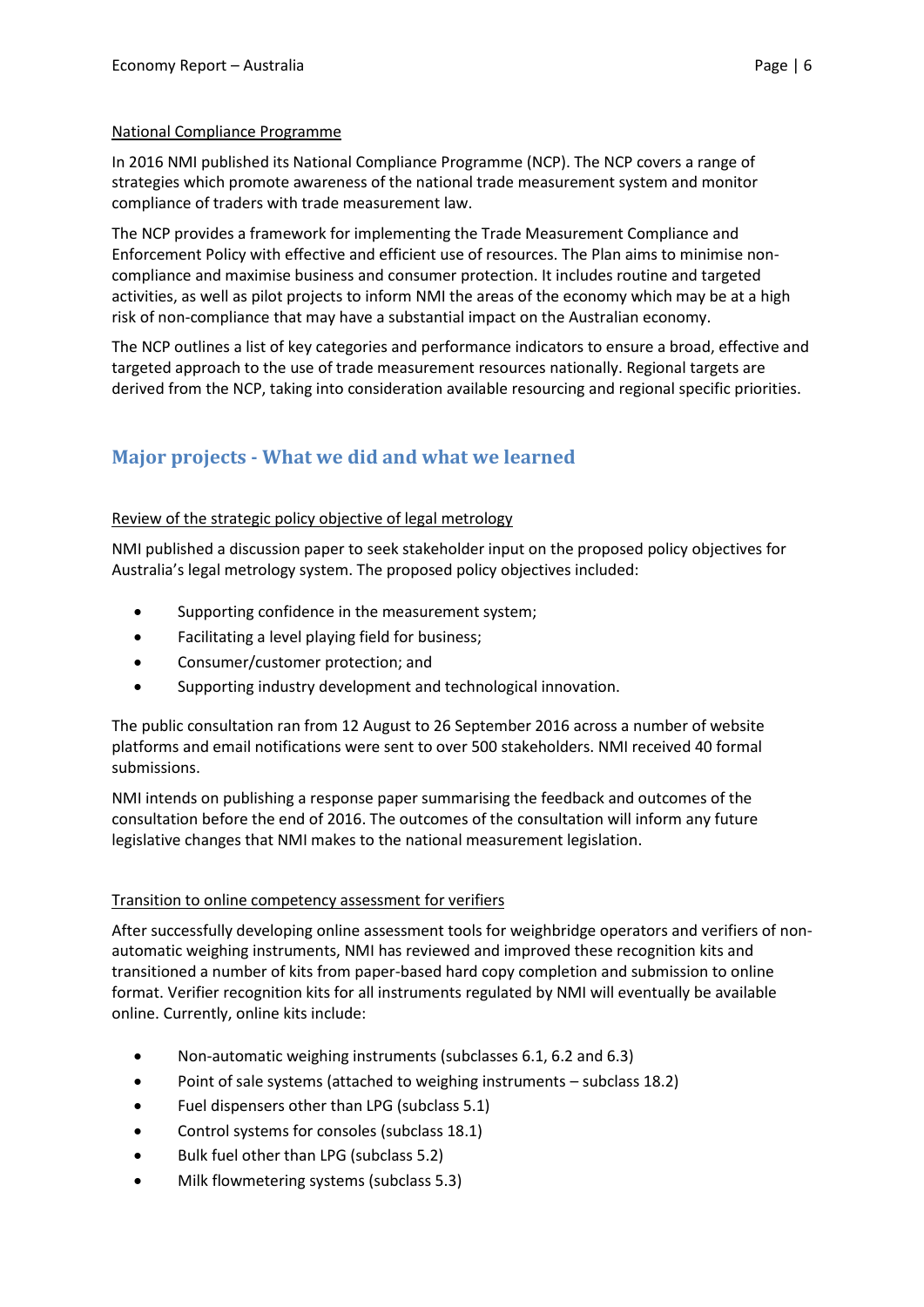NMI has worked with an external provider to deliver online recognition kits. A considerable effort was required to design an online system that is both rigorous and robust while ensuring fair, flexible, valid and reliable assessment that complies with all relevant standards for nationally accredited assessment.

# **SECTION 3 – Future focus**

### **New initiatives planned (next 1-2 years)**

The *National Measurement Regulations 1999* and the *National Trade Measurement Regulations 2009* (subordinate regulations under the *National Measurement Act 1960*) are projected to 'sunset' in 2019. As part of continuous improvement to legal metrology in Australia these regulations will be reviewed to ensure that they remain 'fit for purpose'.

#### Refinement of compliance and enforcement policy

NMI's compliance and enforcement policies and procedures were last reviewed comprehensively in 2011. As part of continuous improvement to legal metrology in Australia they are being refined, taking into consideration best practice approaches to achieving measurement-related compliance with legislative requirements.

Research into other similar local and international enforcement agencies is being performed to ascertain the approach being applied to the delivery of their services. Feedback from NMI staff has been collated for consideration.

The policy is likely to focus on risk-based approaches to the application of compliance and enforcement activity while ensuring national consistency.

## **Emerging issues – challenges and opportunities**

#### Alignment of OIML standards with those of other international bodies

A challenge for any international standard-setting body is to produce a standard that is harmonised, accepted and used worldwide. This is even more challenging when there are multiple international bodies developing standards covering similar or overlapping topics. Two very well established international standards-setting bodies are the International Organisation for Standardisation (ISO) and the International Electrotechnical Commission (IEC). ISO and IEC produce a range of standards, some of which are test methods that may be used and adopted by other standards, others of which are type approval standards for specific products. Some years ago, ISO and OIML worked together in a joint committee to develop an aligned standard for water meters. A current challenge is for type approval of electricity meters where both IEC and OIML have produced similar, but not aligned, standards. Australia has submitted a project proposal to OIML to revise the standard for electricity meters (OIML R 46), citing the existence of multiple standards as a challenge and opportunity to address.

#### Shift to principles-based legislation

The Australian Government is committed to reducing the amount of prescription in regulations and to have more principles-based legislation. By having a clear articulation of the underpinning policies